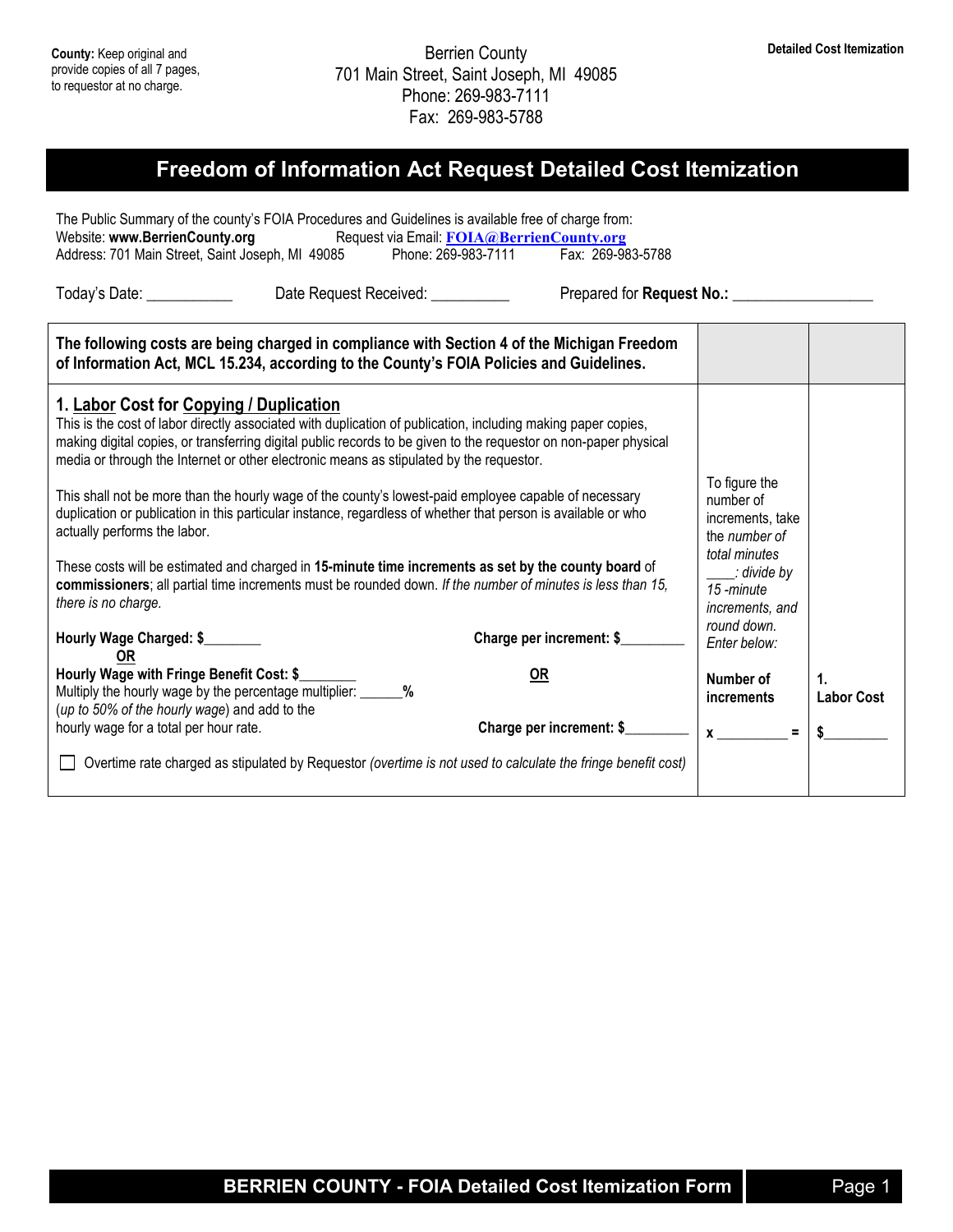| 2. Labor Cost to Locate:<br>This is the cost of labor directly associated with the necessary searching for, locating, and examining public<br>records in conjunction with receiving and fulfilling a granted written request. This fee is being charged<br>because failure to do so will result in unreasonably high costs to the county that are excessive and<br>beyond the normal or usual amount for those services compared to the county's usual FOIA requests,<br>because of the nature of the request in this particular instance, specifically:                                                                                                                                                                              |                                  | To figure the                                                                                                                              |                                |
|---------------------------------------------------------------------------------------------------------------------------------------------------------------------------------------------------------------------------------------------------------------------------------------------------------------------------------------------------------------------------------------------------------------------------------------------------------------------------------------------------------------------------------------------------------------------------------------------------------------------------------------------------------------------------------------------------------------------------------------|----------------------------------|--------------------------------------------------------------------------------------------------------------------------------------------|--------------------------------|
| The County will not charge more than the hourly wage of its lowest-paid employee capable of searching for,<br>locating, and examining the public records in this particular instance, regardless of whether that person is<br>available or who actually performs the labor.                                                                                                                                                                                                                                                                                                                                                                                                                                                           |                                  | number of<br>increments, take<br>the number of<br>minutes:                                                                                 |                                |
| These costs will be estimated and charged in 15-minute time increments); all partial time increments must be<br>rounded down. If the number of minutes is less than 15, there is no charge.                                                                                                                                                                                                                                                                                                                                                                                                                                                                                                                                           |                                  | s divide by<br>15-minute<br>increments, and<br>round down.                                                                                 |                                |
| Hourly Wage Charged: \$<br>0R                                                                                                                                                                                                                                                                                                                                                                                                                                                                                                                                                                                                                                                                                                         | Charge per increment: \$         | Enter below:                                                                                                                               |                                |
| Hourly Wage with Fringe Benefit Cost: \$<br>Multiply the hourly wage by the percentage multiplier: ______ %<br>(up to 50% of the hourly wage) and add to the                                                                                                                                                                                                                                                                                                                                                                                                                                                                                                                                                                          | OR                               | Number of<br>increments                                                                                                                    | 2.<br><b>Labor Cost</b>        |
| hourly wage for a total per hour rate.                                                                                                                                                                                                                                                                                                                                                                                                                                                                                                                                                                                                                                                                                                | Charge per increment: \$         | $x \overline{\phantom{a}}$                                                                                                                 | \$                             |
| Overtime rate charged as stipulated by Requestor (overtime is not used to calculate the fringe benefit cost)                                                                                                                                                                                                                                                                                                                                                                                                                                                                                                                                                                                                                          |                                  |                                                                                                                                            |                                |
| (Fill this out if using a County employee. If contracted, use No. 3b instead).<br>The County will not charge for labor directly associated with redaction if it knows or has reason to know that it<br>previously redacted the record in question and still has the redacted version in its possession.<br>This fee is being charged because failure to do so will result in unreasonably high costs to the county<br>that are excessive and beyond the normal or usual amount for those services compared to the county's<br>usual FOIA requests, because of the nature of the request in this particular instance,<br>specifically: experience and the set of the set of the set of the set of the set of the set of the set of the |                                  |                                                                                                                                            |                                |
| This is the cost of labor of a County employee, including necessary review, directly associated with separating<br>and deleting exempt from nonexempt information. This shall not be more than the hourly wage of the County's<br>lowest-paid employee capable of separating and deleting exempt from nonexempt information in this particular<br>instance, regardless of whether that person is available or who actually performs the labor.<br>These costs will be estimated and charged in 15-minute time increments; all partial time increments must be<br>rounded down. If the number of minutes is less than 15, there is no charge.                                                                                          |                                  | To figure the<br>number of<br>increments, take<br>the number of<br>minutes:<br>_, divide by<br>15-minute<br>increments, and<br>round down. |                                |
| Hourly Wage Charged: \$                                                                                                                                                                                                                                                                                                                                                                                                                                                                                                                                                                                                                                                                                                               | Charge per increment: \$         | Enter below:                                                                                                                               |                                |
| OR<br>Hourly Wage with Fringe Benefit Cost: \$<br>Multiply the hourly wage by the percentage multiplier: ____%<br>(up to 50% of the hourly wage) and add to the<br>hourly wage for a total per hour rate.                                                                                                                                                                                                                                                                                                                                                                                                                                                                                                                             | $OR$<br>Charge per increment: \$ | Number of<br>increments<br>$\equiv$<br>$x \overline{\phantom{a}}$                                                                          | 3а.<br><b>Labor Cost</b><br>\$ |
| Overtime rate charged as stipulated by Requestor (overtime is not used to calculate the fringe benefit cost)                                                                                                                                                                                                                                                                                                                                                                                                                                                                                                                                                                                                                          |                                  |                                                                                                                                            |                                |
|                                                                                                                                                                                                                                                                                                                                                                                                                                                                                                                                                                                                                                                                                                                                       |                                  |                                                                                                                                            |                                |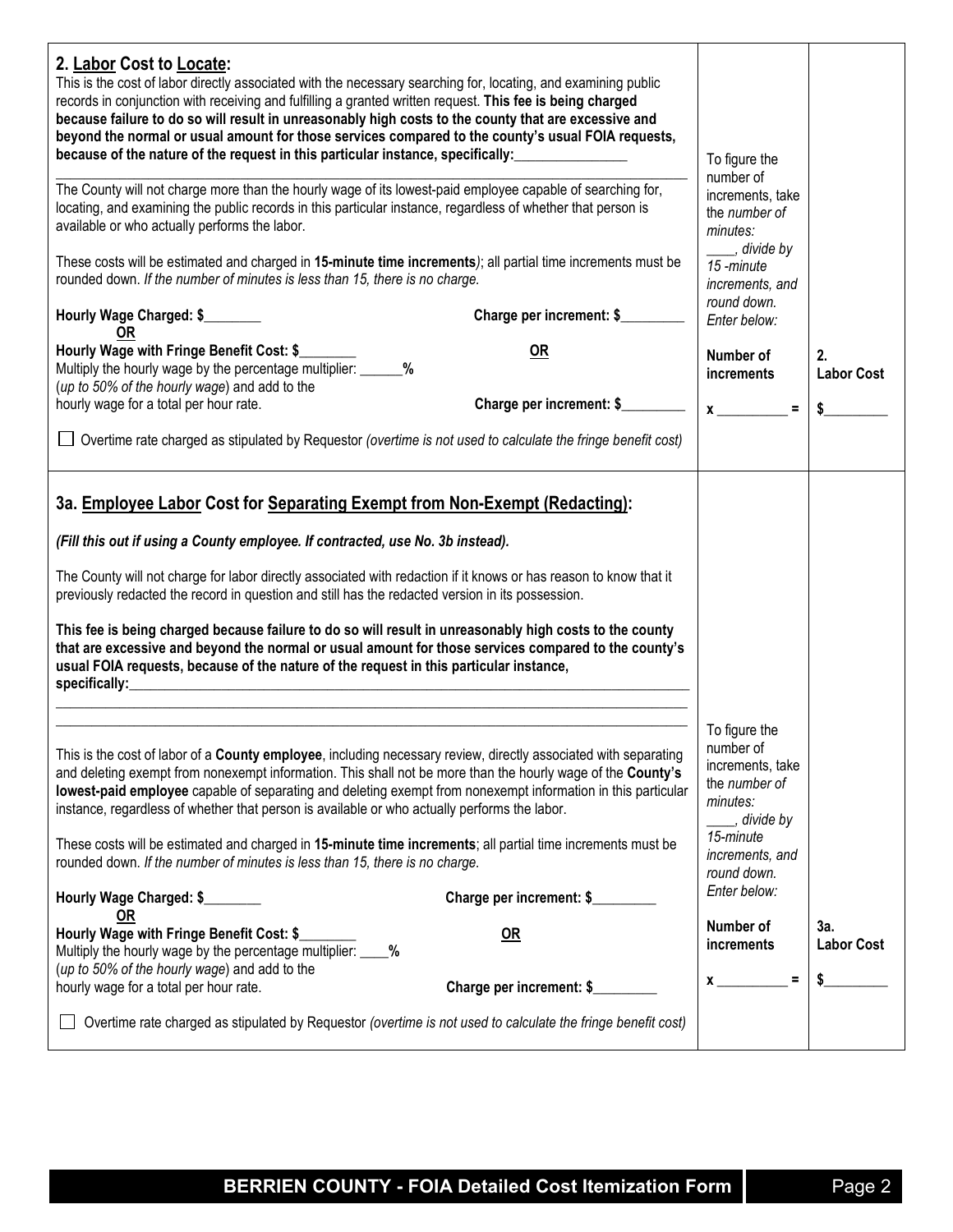| 3b. Contracted Labor Cost for Separating Exempt from Non-Exempt (Redacting):                                                                                                                                                                                                                                                                                                                                                                                                                                                                                                                                                                                                                                                                                                                                                               |                                                                                                                                                                                                                                                                                                                                                                                                                                                                                        |                                    |
|--------------------------------------------------------------------------------------------------------------------------------------------------------------------------------------------------------------------------------------------------------------------------------------------------------------------------------------------------------------------------------------------------------------------------------------------------------------------------------------------------------------------------------------------------------------------------------------------------------------------------------------------------------------------------------------------------------------------------------------------------------------------------------------------------------------------------------------------|----------------------------------------------------------------------------------------------------------------------------------------------------------------------------------------------------------------------------------------------------------------------------------------------------------------------------------------------------------------------------------------------------------------------------------------------------------------------------------------|------------------------------------|
| (Fill this out if using a contractor. If using in-house employee, use No. 3a instead.)                                                                                                                                                                                                                                                                                                                                                                                                                                                                                                                                                                                                                                                                                                                                                     |                                                                                                                                                                                                                                                                                                                                                                                                                                                                                        |                                    |
| The County will not charge for labor directly associated with redaction if it knows or has reason to know that it<br>previously redacted the record in question and still has the redacted version in its possession.                                                                                                                                                                                                                                                                                                                                                                                                                                                                                                                                                                                                                      |                                                                                                                                                                                                                                                                                                                                                                                                                                                                                        |                                    |
| This fee is being charged because failure to do so will result in unreasonably high costs to the county<br>that are excessive and beyond the normal or usual amount for those services compared to the county's<br>usual FOIA requests, because of the nature of the request in this particular instance,<br>specifically: experience and the specifical specifical system of the specifical system of the system of the system of the system of the system of the system of the system of the system of the system of the system of the sy                                                                                                                                                                                                                                                                                                | To figure the<br>number of<br>increments, take                                                                                                                                                                                                                                                                                                                                                                                                                                         |                                    |
| As this County does not employ a person capable of separating exempt from non-exempt information in this<br>particular instance, as determined by the FOIA Coordinator, this is the cost of labor of a contractor (i.e.: outside<br>attorney), including necessary review, directly associated with separating and deleting exempt information from<br>nonexempt information. This shall not exceed an amount equal to 6 times the state minimum hourly wage rate<br>of, currently, \$8.15).<br>These costs will be estimated and charged in 15-minute time increments; all partial time increments must be                                                                                                                                                                                                                                | the number of<br>minutes:<br>____, divide by<br>15-minute<br>increments, and<br>round down to:<br>increments.<br>Enter below:<br>Number of                                                                                                                                                                                                                                                                                                                                             | 3 <sub>b</sub>                     |
| rounded down. If the number of minutes is less than 15, there is no charge.                                                                                                                                                                                                                                                                                                                                                                                                                                                                                                                                                                                                                                                                                                                                                                | increments                                                                                                                                                                                                                                                                                                                                                                                                                                                                             | <b>Labor Cost</b>                  |
| Hourly Cost Charged: \$<br>Charge per increment: \$                                                                                                                                                                                                                                                                                                                                                                                                                                                                                                                                                                                                                                                                                                                                                                                        | $x \overline{\phantom{a}}$ =                                                                                                                                                                                                                                                                                                                                                                                                                                                           | \$                                 |
| 4. Copying / Duplication Cost:<br>Copying costs may be charged if a copy of a public record is requested, or for the necessary copying of a record<br>for inspection (for example, to allow for blacking out exempt information, to protect old or delicate original<br>records, or because the original record is a digital file or database not available for public inspection).<br>No more than the actual cost of a sheet of paper, up to maximum 10 cents per sheet for:<br>Letter (8 $\frac{1}{2}$ x 11-inch, single and double-sided): 10 cents per sheet<br>$\bullet$<br>No more than the actual cost of a sheet of paper for other paper sizes:<br>Other paper sizes (single and double-sided): ______ cents / dollars per sheet<br>$\bullet$<br>Actual and most reasonably economical cost of non-paper physical digital media: | Number of<br>Sheets:<br>$\equiv$<br>$\boldsymbol{\mathsf{X}}$ and $\boldsymbol{\mathsf{X}}$ and $\boldsymbol{\mathsf{X}}$ and $\boldsymbol{\mathsf{X}}$ and $\boldsymbol{\mathsf{X}}$ and $\boldsymbol{\mathsf{X}}$ and $\boldsymbol{\mathsf{X}}$ and $\boldsymbol{\mathsf{X}}$ and $\boldsymbol{\mathsf{X}}$ and $\boldsymbol{\mathsf{X}}$ and $\boldsymbol{\mathsf{X}}$ and $\boldsymbol{\mathsf{X}}$ and $\boldsymbol{\mathsf{X}}$ and $\boldsymbol{\mathsf{X}}$ a<br>No. of Items: | Costs:<br>\$                       |
| Circle applicable: Disc / Tape / Drive / Other Digital Medium Cost per Item: _________<br>$\bullet$<br>The cost of paper copies must be calculated as a total cost per sheet of paper. The fee cannot exceed 10<br>cents per sheet of paper for copies of public records made on 8-1/2- by 11-inch paper or 8-1/2- by 14-inch<br>paper. A county must utilize the most economical means available for making copies of public records,<br>including using double-sided printing, if cost saving and available.                                                                                                                                                                                                                                                                                                                             | $x =$                                                                                                                                                                                                                                                                                                                                                                                                                                                                                  | \$<br>4. Total<br><b>Copy Cost</b> |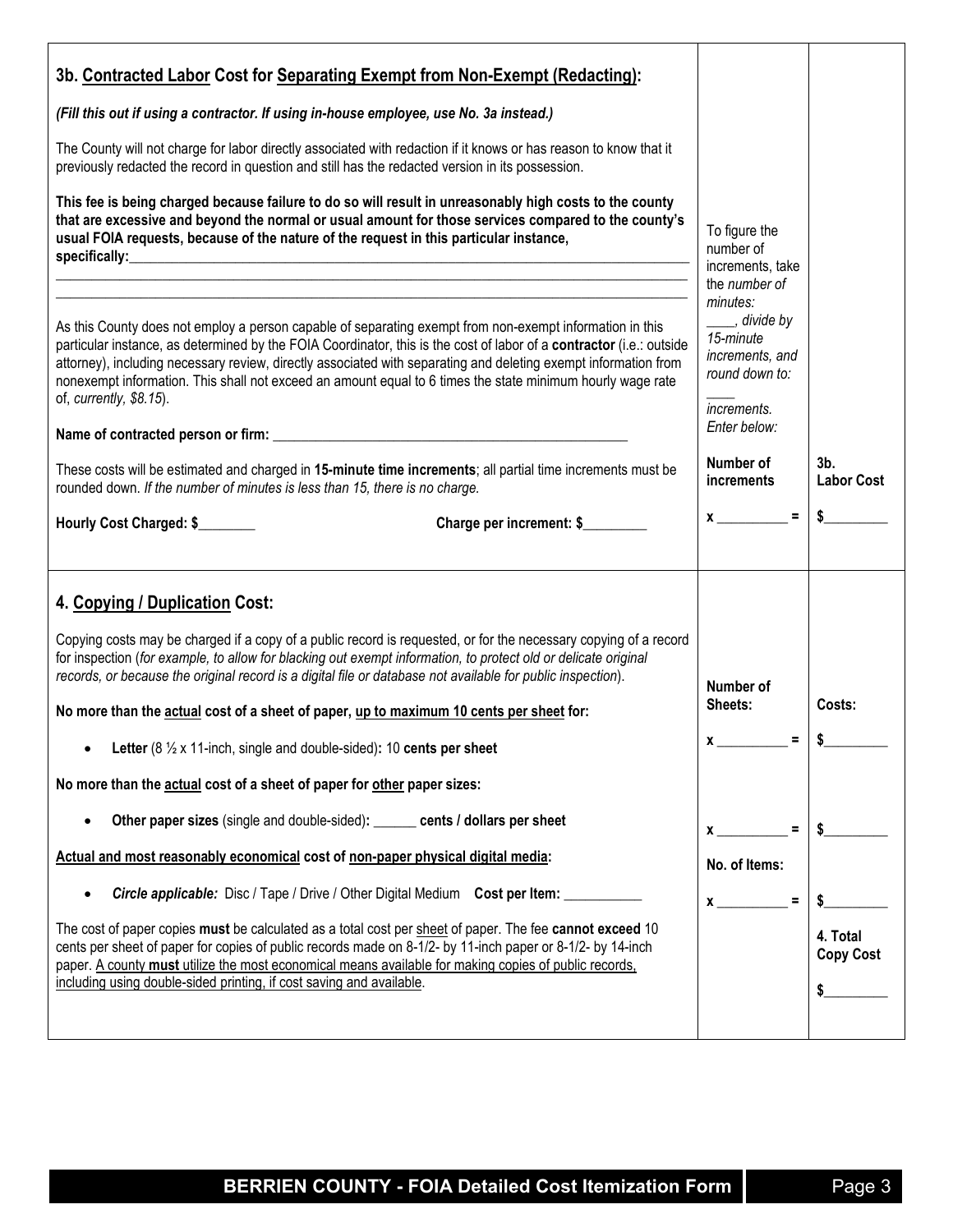| 5. Mailing Cost:                                                                                                                                                                                                                                                                                                                                                                                                                    |                                                                                                                                                                                                                                                                                                                                                                                                                                                                                                                                                                                                                           |                                           |
|-------------------------------------------------------------------------------------------------------------------------------------------------------------------------------------------------------------------------------------------------------------------------------------------------------------------------------------------------------------------------------------------------------------------------------------|---------------------------------------------------------------------------------------------------------------------------------------------------------------------------------------------------------------------------------------------------------------------------------------------------------------------------------------------------------------------------------------------------------------------------------------------------------------------------------------------------------------------------------------------------------------------------------------------------------------------------|-------------------------------------------|
| The County will charge the actual cost of mailing, if any, for sending records in a reasonably economical and<br>justifiable manner. Delivery confirmation is not required.                                                                                                                                                                                                                                                         |                                                                                                                                                                                                                                                                                                                                                                                                                                                                                                                                                                                                                           |                                           |
| The County may charge for the least expensive form of postal delivery confirmation.<br>$\bullet$<br>The County cannot charge more for expedited shipping or insurance unless specifically requested by<br>the requestor.*                                                                                                                                                                                                           | Number of<br><b>Envelopes or</b><br>Packages:                                                                                                                                                                                                                                                                                                                                                                                                                                                                                                                                                                             | Costs:                                    |
| Actual Cost of Envelope or Packaging: \$                                                                                                                                                                                                                                                                                                                                                                                            | $x \overline{\phantom{a}}$                                                                                                                                                                                                                                                                                                                                                                                                                                                                                                                                                                                                |                                           |
| Actual Cost of Postage: \$___________ per stamp                                                                                                                                                                                                                                                                                                                                                                                     | $x \longrightarrow x$<br>$x \longrightarrow y$ = $x \longrightarrow y$<br>$x \longrightarrow z$ = $x \longrightarrow z$ = $x \longrightarrow z$ = $x \longrightarrow z$ = $x \longrightarrow z$ = $x \longrightarrow z$ = $x \longrightarrow z$ = $x \longrightarrow z$ = $x \longrightarrow z$ = $x \longrightarrow z$ = $x \longrightarrow z$ = $x \longrightarrow z$ = $x \longrightarrow z$ = $x \longrightarrow z$ = $x \longrightarrow z$ = $x \longrightarrow z$ = $x \longrightarrow z$ = $x \longrightarrow z$ = $x \longrightarrow z$ = $x \longrightarrow z$ = $x \longrightarrow z$ = $x \longrightarrow z$ = |                                           |
| Actual Cost (least expensive) Postal Delivery Confirmation: \$                                                                                                                                                                                                                                                                                                                                                                      | $x \overline{\phantom{a}} =$                                                                                                                                                                                                                                                                                                                                                                                                                                                                                                                                                                                              | s                                         |
| *Expedited Shipping or Insurance as Requested: \$                                                                                                                                                                                                                                                                                                                                                                                   | $x \overline{\phantom{a}}$<br>$\equiv$                                                                                                                                                                                                                                                                                                                                                                                                                                                                                                                                                                                    |                                           |
| * Requestor has requested expedited shipping or insurance                                                                                                                                                                                                                                                                                                                                                                           |                                                                                                                                                                                                                                                                                                                                                                                                                                                                                                                                                                                                                           | 5. Total<br><b>Mailing Cost</b><br>$\sim$ |
| 6a. Copying/Duplicating Cost for Records Already on County's Website:<br>If the public body has included the website address for a record in its written response to the requestor, and the<br>requestor thereafter stipulates that the public record be provided to him or her in a paper format or non-paper<br>physical digital media, the county will provide the public records in the specified format and may charge copying |                                                                                                                                                                                                                                                                                                                                                                                                                                                                                                                                                                                                                           |                                           |
| costs to provide those copies.                                                                                                                                                                                                                                                                                                                                                                                                      | Number of                                                                                                                                                                                                                                                                                                                                                                                                                                                                                                                                                                                                                 |                                           |
| No more than the actual cost of a sheet of paper, up to maximum 10 cents per sheet for:                                                                                                                                                                                                                                                                                                                                             | Sheets:                                                                                                                                                                                                                                                                                                                                                                                                                                                                                                                                                                                                                   | Costs:                                    |
| Letter (8 $\frac{1}{2}$ x 11-inch, single and double-sided): 10 cents per sheet                                                                                                                                                                                                                                                                                                                                                     | $x_{-}$ $-$                                                                                                                                                                                                                                                                                                                                                                                                                                                                                                                                                                                                               |                                           |
| No more than the actual cost of a sheet of paper for other paper sizes:                                                                                                                                                                                                                                                                                                                                                             |                                                                                                                                                                                                                                                                                                                                                                                                                                                                                                                                                                                                                           |                                           |
| Other paper sizes (single and double-sided): ______ cents / dollars per sheet<br>$\bullet$                                                                                                                                                                                                                                                                                                                                          | $x \sim 1$                                                                                                                                                                                                                                                                                                                                                                                                                                                                                                                                                                                                                | $\sim$                                    |
| Actual and most reasonably economical cost of non-paper physical digital media:                                                                                                                                                                                                                                                                                                                                                     | No. of Items:                                                                                                                                                                                                                                                                                                                                                                                                                                                                                                                                                                                                             |                                           |
| Circle applicable: Disc / Tape / Drive / Other Digital Medium Cost per Item: ____<br>٠                                                                                                                                                                                                                                                                                                                                              | $\equiv$<br>$\mathbf x$                                                                                                                                                                                                                                                                                                                                                                                                                                                                                                                                                                                                   | \$                                        |
| Requestor has stipulated that some / all of the requested records that are already available on the<br>county's website be provided in a paper or non-paper physical digital medium.                                                                                                                                                                                                                                                |                                                                                                                                                                                                                                                                                                                                                                                                                                                                                                                                                                                                                           | 6a. Web<br><b>Copy Cost</b>               |
|                                                                                                                                                                                                                                                                                                                                                                                                                                     |                                                                                                                                                                                                                                                                                                                                                                                                                                                                                                                                                                                                                           | \$                                        |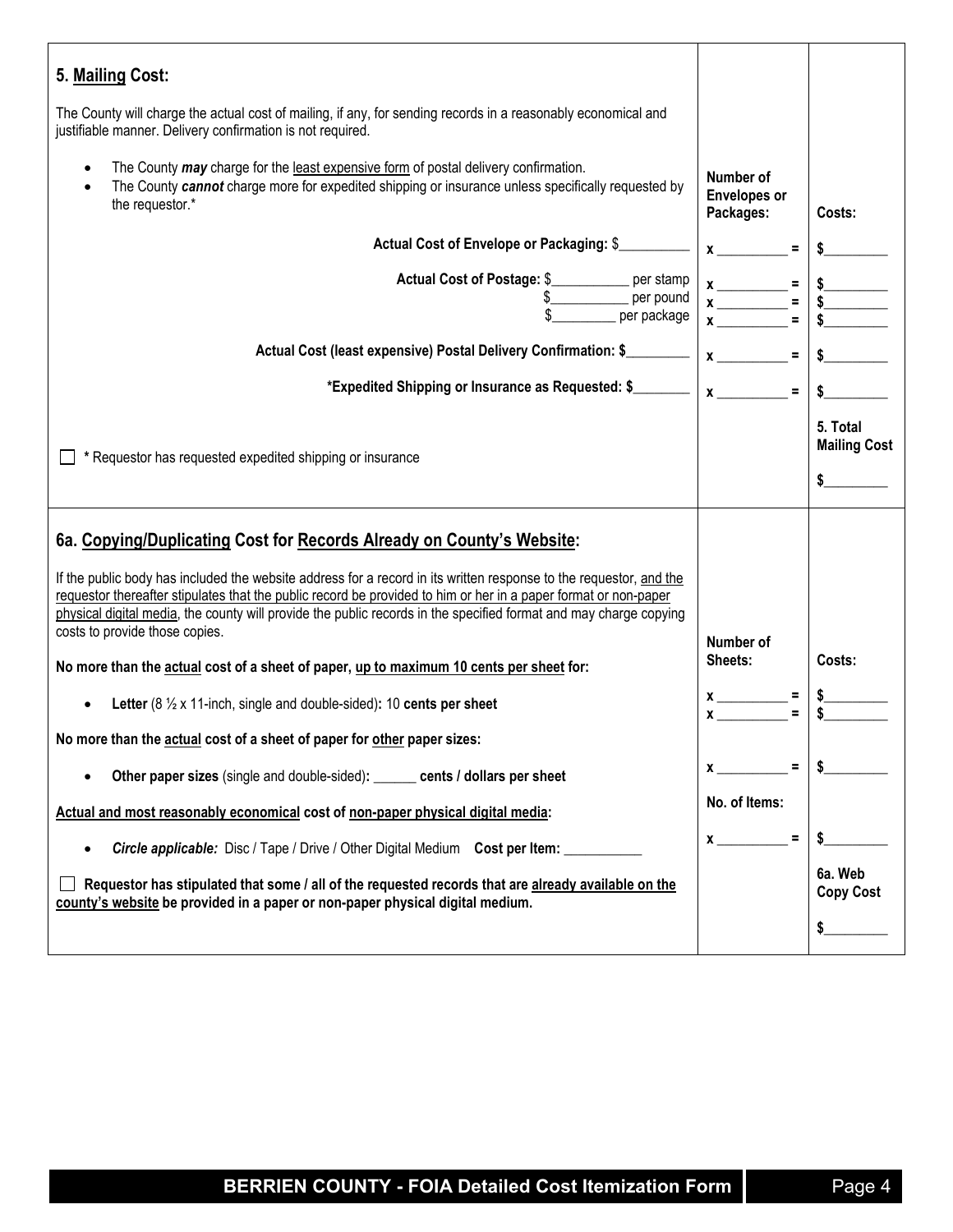| 6b. Labor Cost for Copying/Duplicating Records Already on County's Website:                                                                                                                                                                                                                                                                                                                                                                       |                                                                                                  |                                                                 |                                |
|---------------------------------------------------------------------------------------------------------------------------------------------------------------------------------------------------------------------------------------------------------------------------------------------------------------------------------------------------------------------------------------------------------------------------------------------------|--------------------------------------------------------------------------------------------------|-----------------------------------------------------------------|--------------------------------|
| This shall not be more than the hourly wage of the county's lowest-paid employee capable of necessary<br>duplication or publication in this particular instance, regardless of whether that person is available or who<br>actually performs the labor. These costs will be estimated and charged in 15-minute time increments; all<br>partial time increments must be rounded down. If the number of minutes is less than 15, there is no charge. |                                                                                                  | To figure the<br>number of<br>increments, take<br>the number of |                                |
| Hourly Wage Charged: \$                                                                                                                                                                                                                                                                                                                                                                                                                           | Charge per increment: \$                                                                         | minutes:<br>____, divide by                                     |                                |
| 0R<br>Hourly Wage with Fringe Benefit Cost: \$<br>Multiply the hourly wage by the percentage multiplier: 50%<br>and add to the hourly wage for a total per hour rate.<br>The county may use a fringe benefit multiplier greater                                                                                                                                                                                                                   | <b>OR</b><br>Charge per increment: \$                                                            | 15-minute<br>increments, and<br>round down.<br>Enter below:     |                                |
| than the 50% limitation, not to exceed the actual costs of providing the information in the specified format.                                                                                                                                                                                                                                                                                                                                     |                                                                                                  | Number of                                                       | 6b. Web                        |
| Overtime rate charged as stipulated by Requestor                                                                                                                                                                                                                                                                                                                                                                                                  |                                                                                                  | increments                                                      | <b>Labor Cost</b>              |
|                                                                                                                                                                                                                                                                                                                                                                                                                                                   |                                                                                                  | $=$<br>X                                                        | \$                             |
| 6c. Mailing Cost for Records Already on County's Website:                                                                                                                                                                                                                                                                                                                                                                                         |                                                                                                  | Number:                                                         | Costs:                         |
|                                                                                                                                                                                                                                                                                                                                                                                                                                                   | Actual Cost of Envelope or Packaging: \$                                                         | $x \overline{\phantom{a}}$                                      |                                |
| Actual Cost of Postage: \$____________ per stamp / per pound / per package                                                                                                                                                                                                                                                                                                                                                                        |                                                                                                  | $x \overline{\phantom{a}}$                                      |                                |
| Actual Cost (least expensive) Postal Delivery Confirmation: \$                                                                                                                                                                                                                                                                                                                                                                                    |                                                                                                  | $x \overline{) x \overline{)}$<br>$\equiv$                      |                                |
|                                                                                                                                                                                                                                                                                                                                                                                                                                                   | *Expedited Shipping or Insurance as Requested: \$                                                |                                                                 |                                |
| * Requestor has requested expedited shipping or insurance                                                                                                                                                                                                                                                                                                                                                                                         |                                                                                                  |                                                                 | 6c. Web<br><b>Mailing Cost</b> |
|                                                                                                                                                                                                                                                                                                                                                                                                                                                   |                                                                                                  |                                                                 |                                |
|                                                                                                                                                                                                                                                                                                                                                                                                                                                   |                                                                                                  |                                                                 |                                |
| <b>Subtotal Fees Before Waivers, Discounts or Deposits:</b>                                                                                                                                                                                                                                                                                                                                                                                       | $\Box$ Cost estimate<br>Bill<br>0                                                                | 1. Labor Cost for Copying:<br>2. Labor Cost to Locate:          |                                |
| <b>Estimated Time Frame to Provide Records:</b>                                                                                                                                                                                                                                                                                                                                                                                                   |                                                                                                  | 3a. Labor Cost to Redact:<br>3b. Contract Labor Cost to Redact: |                                |
| (days or date)                                                                                                                                                                                                                                                                                                                                                                                                                                    |                                                                                                  | 4. Copying/Duplication Cost:<br>5. Mailing Cost:                | $\frac{1}{2}$<br>s             |
| The time frame estimate is nonbinding upon the<br>County, but the county is providing the estimate                                                                                                                                                                                                                                                                                                                                                | 6a. Copying/Duplication of Records on Website:<br>6b. Labor Cost for Copying Records on Website: |                                                                 | $\frac{1}{2}$<br>$\frac{1}{2}$ |
| in good faith. Providing an estimated time frame<br>does not relieve the county from                                                                                                                                                                                                                                                                                                                                                              |                                                                                                  | 6c. Mailing Costs for Records on Website:                       | $\sim$                         |
| any of the other requirements of this act.                                                                                                                                                                                                                                                                                                                                                                                                        |                                                                                                  | <b>Subtotal Fees:</b>                                           | $\sim$                         |
|                                                                                                                                                                                                                                                                                                                                                                                                                                                   |                                                                                                  |                                                                 |                                |
| <b>Waiver: Public Interest</b><br>A search for a public record may be conducted or copies of public records may be furnished without charge or at                                                                                                                                                                                                                                                                                                 |                                                                                                  |                                                                 |                                |
| a reduced charge if the county determines that a waiver or reduction of the fee is in the public interest because<br>searching for or furnishing copies of the public record can be considered as primarily benefiting the general                                                                                                                                                                                                                |                                                                                                  |                                                                 |                                |
| public.<br>All fees are waived<br>OR                                                                                                                                                                                                                                                                                                                                                                                                              | All fees are reduced by: _______                                                                 | <b>Subtotal Fees</b><br><b>After Waiver:</b><br>%               | \$                             |
|                                                                                                                                                                                                                                                                                                                                                                                                                                                   |                                                                                                  |                                                                 |                                |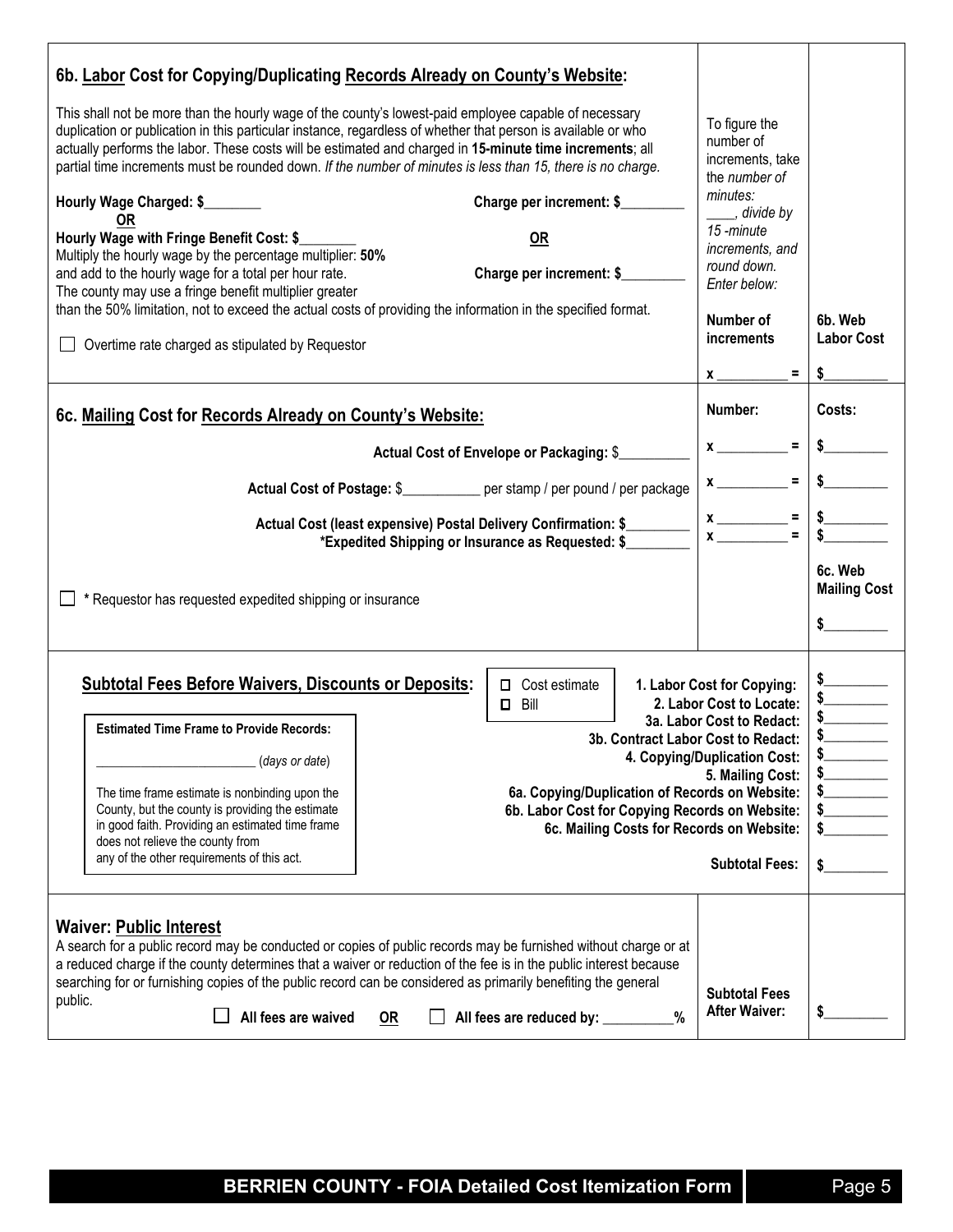| Discount: Indigence<br>A public record search must be made and a copy of a public record must be furnished without charge for the<br>first \$20.00 of the fee for each request by an individual who is entitled to information under this act and who:                                                                                                                                                                                                                                                                                                                                                                                                                                                                                                                                                                                                                                                                                                |                                                                   |                                                    |
|-------------------------------------------------------------------------------------------------------------------------------------------------------------------------------------------------------------------------------------------------------------------------------------------------------------------------------------------------------------------------------------------------------------------------------------------------------------------------------------------------------------------------------------------------------------------------------------------------------------------------------------------------------------------------------------------------------------------------------------------------------------------------------------------------------------------------------------------------------------------------------------------------------------------------------------------------------|-------------------------------------------------------------------|----------------------------------------------------|
| 1) Submits an affidavit stating that the individual is indigent and receiving specific public assistance, OR                                                                                                                                                                                                                                                                                                                                                                                                                                                                                                                                                                                                                                                                                                                                                                                                                                          |                                                                   |                                                    |
| 2) If not receiving public assistance, stating facts showing inability to pay the cost because of indigence.                                                                                                                                                                                                                                                                                                                                                                                                                                                                                                                                                                                                                                                                                                                                                                                                                                          |                                                                   |                                                    |
| If a requestor is ineligible for the discount, the public body shall inform the requestor specifically of the reason<br>for ineligibility in the public body's written response. An individual is ineligible for this fee reduction if ANY of the<br>following apply:                                                                                                                                                                                                                                                                                                                                                                                                                                                                                                                                                                                                                                                                                 |                                                                   |                                                    |
| (i) The individual has previously received discounted copies of public records from the same public<br>body twice during that calendar year, OR                                                                                                                                                                                                                                                                                                                                                                                                                                                                                                                                                                                                                                                                                                                                                                                                       |                                                                   |                                                    |
| (ii) The individual requests the information in conjunction with outside parties who are offering or<br>providing payment or other remuneration to the individual to make the request. A public body may<br>require a statement by the requestor in the affidavit that the request is not being made in conjunction<br>with outside parties in exchange for payment or other remuneration.                                                                                                                                                                                                                                                                                                                                                                                                                                                                                                                                                            | <b>Subtotal Fees</b><br><b>After Discount</b>                     |                                                    |
| <b>Eligible for Indigence Discount</b>                                                                                                                                                                                                                                                                                                                                                                                                                                                                                                                                                                                                                                                                                                                                                                                                                                                                                                                | (subtract \$20):                                                  |                                                    |
| <b>Discount: Nonprofit Organization</b><br>A public record search must be made and a copy of a public record must be furnished without charge for the<br>first \$20.00 of the fee for each request by a nonprofit organization formally designated by the state to carry out<br>activities under subtitle C of the federal Developmental Disabilities Assistance and Bill of Rights Act of 2000 and<br>the federal Protection and Advocacy for Individuals with Mental Illness Act, if the request meets ALL of the<br>following requirements:<br>(i) Is made directly on behalf of the organization or its clients.<br>(ii) Is made for a reason wholly consistent with the mission and provisions of those laws<br>under section 931 of the Michigan Mental Health Code, 1974 PA 258, MCL 330.1931.<br>(iii) Is accompanied by documentation of its designation by the state, if requested by the county.<br><b>Eligible for Nonprofit Discount</b> | <b>Subtotal Fees</b><br><b>After Discount</b><br>(subtract \$20): |                                                    |
| <b>Deposit: Good Faith</b><br>The County may require a good-faith deposit before providing the public records to the requestor if the entire<br>fee estimate or charge authorized under this section exceeds \$50.00, based on a good-faith calculation of<br>the total fee. The deposit cannot exceed 1/2 of the total estimated fee.<br>Percent of Deposit: ________%                                                                                                                                                                                                                                                                                                                                                                                                                                                                                                                                                                               | Date Paid:                                                        | <b>Deposit</b><br>Amount<br><b>Required:</b><br>\$ |